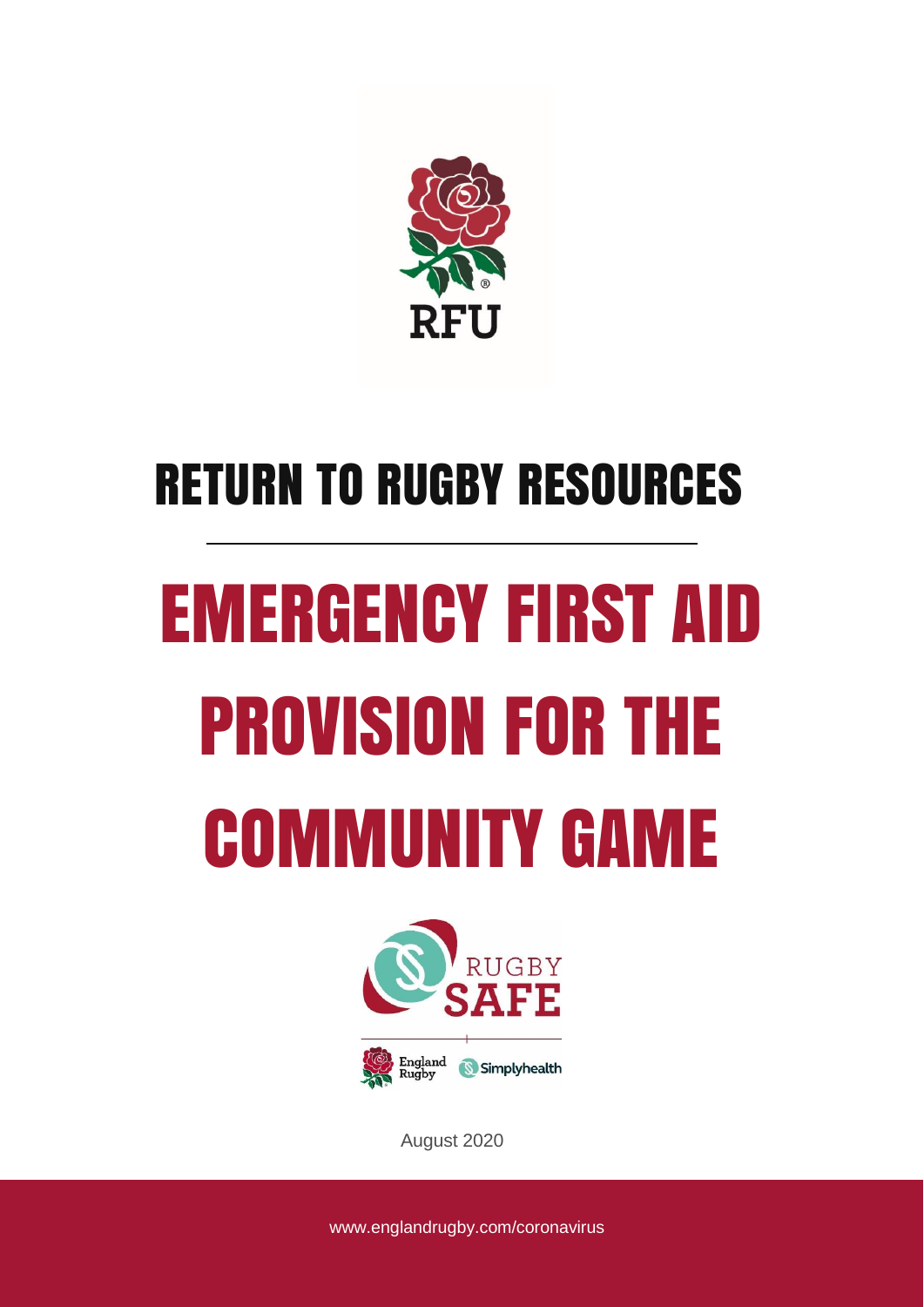This guide provides information and guidance for clubs on what first aid provision should be in place during the different stages of [Return to Rugby roadmap](https://www.englandrugby.com/dxdam/71/717919ed-48ae-434d-b4b0-5437e16a9154/RUGBY%20RESTART%20ROAD%20MAP%20FINAL%202020_Part1.pdf) following the coronavirus (COVID-19) outbreak.

The following guidance is for emergency first aid treatment only. As with normal practice, first aiders should only carry out first aid treatment that they have been trained to do. Any additional treatments by Health Care Professionals/Allied Health Care Professionals (e.g. physiotherapist, sports therapist) should be carried out in accordance with the most recent government and relevant association/regulatory body guidelines.

Clubs should ensure that all first aiders are made aware of the following guidance to ensure first aiders are confident that they can provide care to someone injured throughout the [Return](https://www.englandrugby.com/dxdam/71/717919ed-48ae-434d-b4b0-5437e16a9154/RUGBY%20RESTART%20ROAD%20MAP%20FINAL%202020_Part1.pdf)  [to Rugby stages](https://www.englandrugby.com/dxdam/71/717919ed-48ae-434d-b4b0-5437e16a9154/RUGBY%20RESTART%20ROAD%20MAP%20FINAL%202020_Part1.pdf) following the coronavirus (COVID-19) outbreak.

Please be aware that this guidance has be developed based on current government guidance and may change regularly and at late notice. Please check regularly to stay up to date on the latest [Government](https://www.gov.uk/coronavirus) and [RFU](https://www.englandrugby.com/participation/running-your-club/coronavirus) coronavirus guidance.

#### **Return to Rugby – Phased Return**

The following document sets out some general principles to help clubs prepare for rugby activity based on the stages and progressions of the [Return to Rugby](https://www.englandrugby.com/dxdam/71/717919ed-48ae-434d-b4b0-5437e16a9154/RUGBY%20RESTART%20ROAD%20MAP%20FINAL%202020_Part1.pdf) roadmap.

All clubs should consider the emergency first aid provision as part of a risk assessment, this should be reviewed and updated as larger groups and more contact training is permitted.

The below table provides an outline of minimum first aid requirements by return phases, but a risk assessment considering the type of activity, number of participants, facility and pitch locations etc. should be used to determine individual club need and any if additional provision is required.

General information on emergency first aid provision, including an explanation of roles e.g. Emergency First Aider (EFA) can be found in the [First Aid Provision Minimum Operating](https://www.englandrugby.com/dxdam/4e/4e0ce4f0-ee54-4e8e-a433-079f5d041ce6/Minimum%20Operating%20Standards.pdf)  [Standards](https://www.englandrugby.com/dxdam/4e/4e0ce4f0-ee54-4e8e-a433-079f5d041ce6/Minimum%20Operating%20Standards.pdf) and [Regulation 9](https://www.englandrugby.com/dxdam/13/1346edc1-1bbd-410e-8b36-4f3dacc74850/Regulation%209.pdf)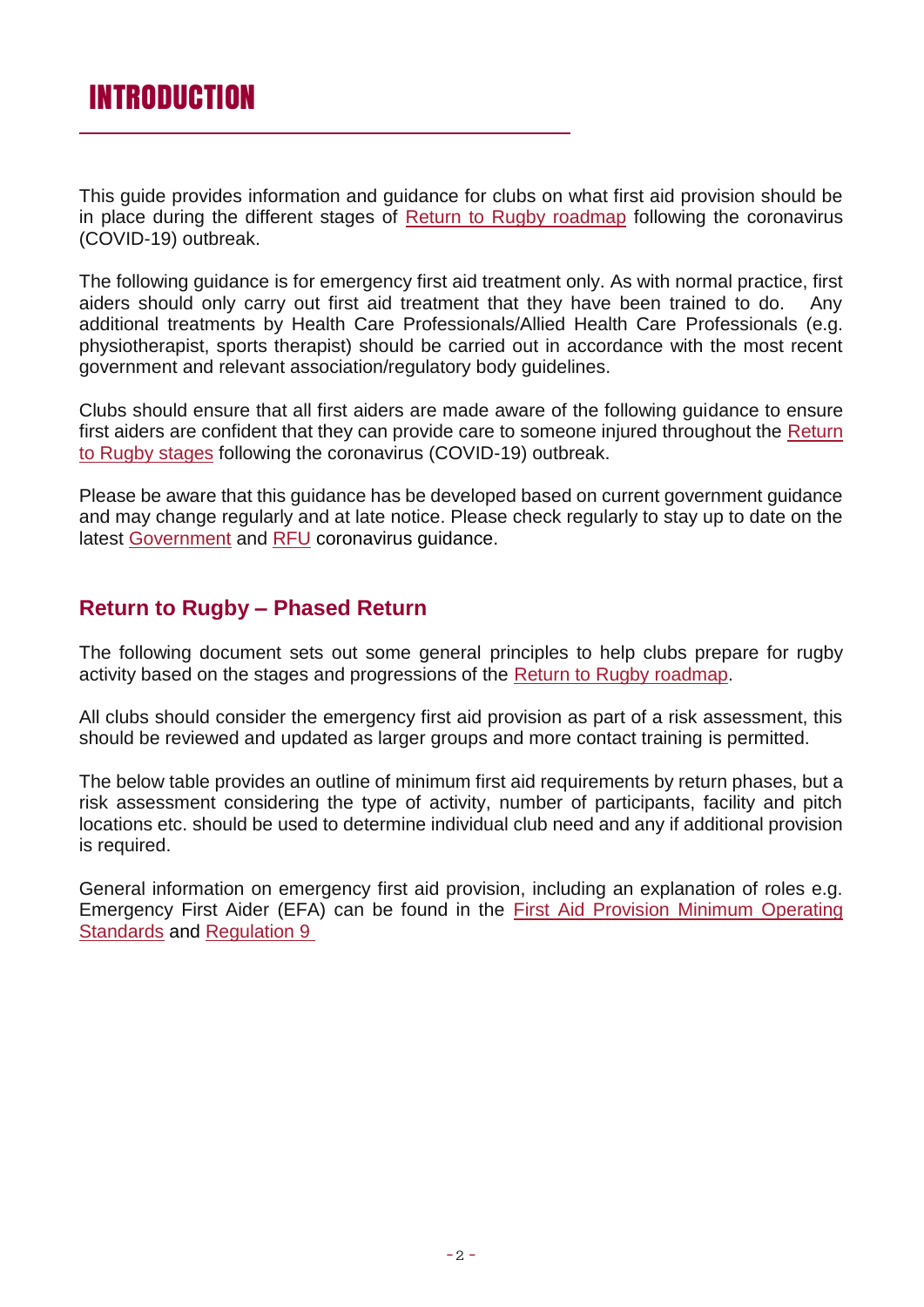| <b>Activity Type</b>                                        | <b>Minimum level of First Aid Provision</b>                                                                                                                                                                                                                                                                                     |
|-------------------------------------------------------------|---------------------------------------------------------------------------------------------------------------------------------------------------------------------------------------------------------------------------------------------------------------------------------------------------------------------------------|
| Non-contact only<br>training small group<br>training        | Clubs should complete a full risk assessment of the activity and<br>facilities to determine the level of emergency first aid required,<br>however due to the non-contact nature of the activity, the<br>requirements for first aid provision may be reduced and differ<br>from those set out for contact rugby in Regulation 9. |
| <b>Contact Training</b><br>Larger groups, low and<br>medium | One EFA per team and/or group (e.g. approx. one first aider<br>per 20 players and/or per pitch)<br>plus one EFA per venue                                                                                                                                                                                                       |
| <b>Contact Training</b><br>Whole team training,             | As per Regulation 9                                                                                                                                                                                                                                                                                                             |
| Touch & Ready4Rugby<br>activity                             | One Emergency First Aider (EFA) per 4 simultaneous matches<br><i>i.e.</i> across two full adjoining pitches                                                                                                                                                                                                                     |
| Including:<br>Adult, Mixed, Age Grade                       | plus one EFA per venue                                                                                                                                                                                                                                                                                                          |

#### **Guidance for providing First Aid treatment in a Community Rugby setting**

**The following information has been adapted from the [Health & Safety Executive](https://www.hse.gov.uk/coronavirus/first-aid-and-medicals/first-aid-certificate-coronavirus.htm) and [St](https://www.sja.org.uk/get-advice/first-aid-advice/covid-19-advice-for-first-aiders/)  [John Ambulance](https://www.sja.org.uk/get-advice/first-aid-advice/covid-19-advice-for-first-aiders/) guidance.**

#### **General Club Guidance**

- Clubs should have completed a specific risk assessment and Emergency Action Plans (EAPs) to identify needs and protocols in an emergency situation, including how to manage a suspected COVID-19 cases on site. The EAPs should be shared with all relevant individuals such as coaches and team managers. A template Medical Emergency Action Plan is available on the [RugbySafe resources page.](https://www.englandrugby.com/participation/playing/player-welfare-rugby-safe/essential-guides-and-resources)
- It is recommended that clubs provide an opportunity for first aiders to share and discuss any concerns and the practicalities of providing first aid in a manner that keeps both themselves and players safe. This show include awareness of what equipment they can use to minimise risk of infection transmission.
- Clubs should promote and encourage personal and environmental hygiene. Measures should be put in place so that individuals can practice the appropriate levels of hygiene at all times. For more information on the [RFU Coronavirus support page.](https://www.englandrugby.com/participation/running-your-club/coronavirus/coronavirus-resources)
- Appropriate type and quantities of PPE must be available for first aiders and as part of the emergency first aid equipment. First aiders need to be appropriately trained in the correct use and application of PPE. The level of PPE used should be in line with the government COVID-19 PPE Guidelines (see PPE requirements for first aiders section).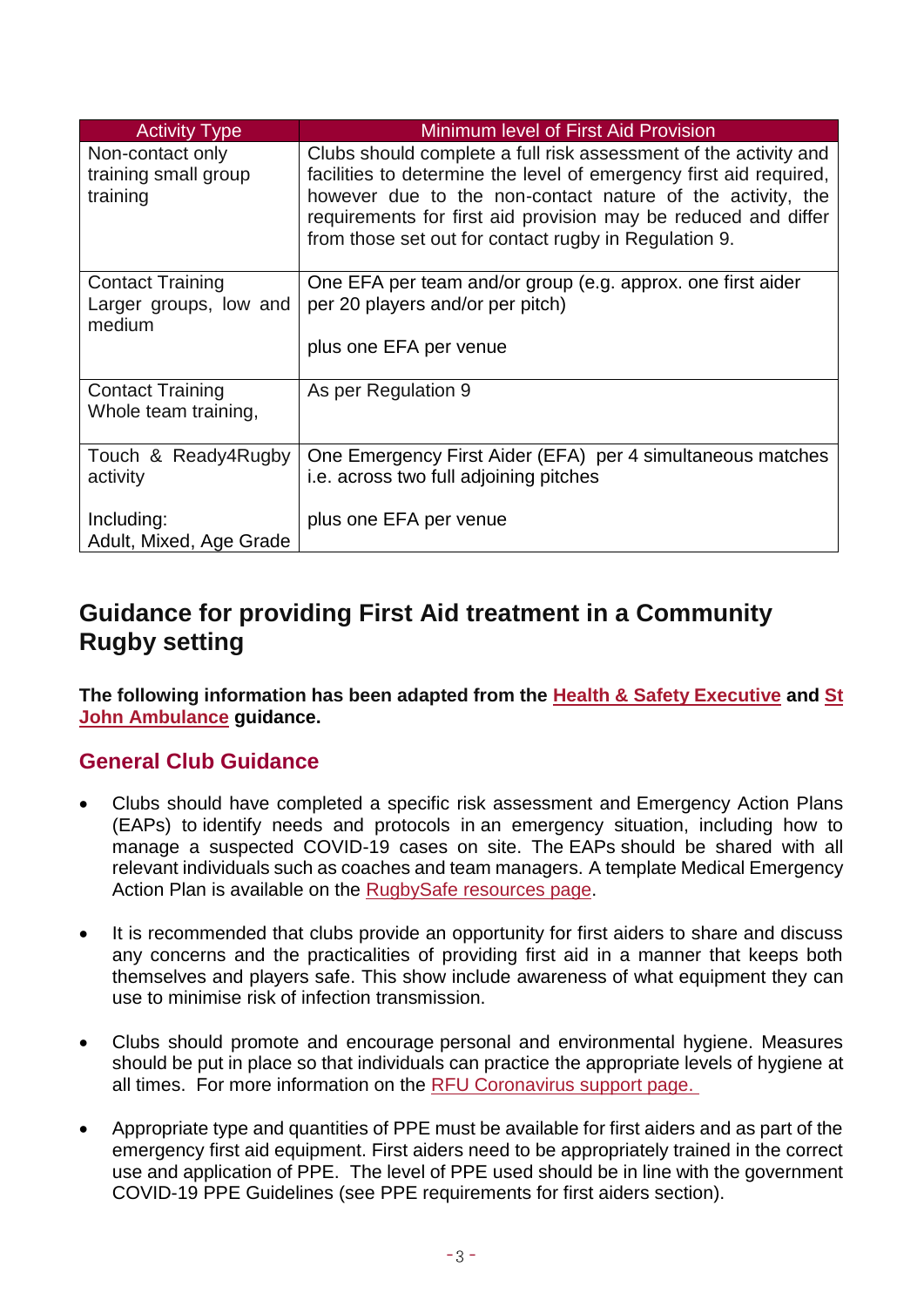- Clubs should ensure that the correct disposal of all PPE and contaminated equipment is carried out as per [Government and NHS guidelines.](https://www.england.nhs.uk/coronavirus/primary-care/infection-control/)
- Appropriate cleaning products and systematic cleaning protocols should be in place for cleaning of medical treatment area and medical equipment and carried out before and after each use.
- Adherence to government social distancing restrictions should be maintained as much as possible. Where possible first aiders should maintain social distancing and coach injured player through self-administration of first aid (e.g. cleaning and self-dressing of abrasions) Should first aid treatment be required, first aiders should be perform treatment based on updated COVID-19 changes to the first aid treatment/procedures.

#### **First Aid/Medical Facilities**

Wherever possible any first aid treatment should be undertaken outside. Ideally a minimum of 2 separate treatment areas should be set up:

- Area 1 (Green area): For low risk assessment and/or treatment of a patient not suspected of having COVID\_19 (negative screening questions and temperature screening).
- Area 2 (Red area): For assessment and/or treatment of a patient where there is an potential increased risk of transmission e.g. nose bleeds, CPR etc. or urgent assessment or management of a suspected COVID\_19 infected patient

If unable to have separate areas then a minimum distance aligning with government social distancing guidelines between zones needs to be established.

Equipment to be kept outside of red area and only brought in when required to avoid contamination.

Indoor first aid room/medical facilities should only be used in an emergency situation, with the following measures should be undertaken to minimise risk of transition.

- Thoroughly clean all equipment and beds before and after each treatment
- Open windows and doors (if appropriate) to promote ventilation
- Use the appropriate level of PPE (see PPE requirements for first aiders section)
- Reusable items e.g. towels, pillows etc. should be changed between each treatment and appropriately laundered. Disposable items should be removed and disposed of appropriately after each treatment.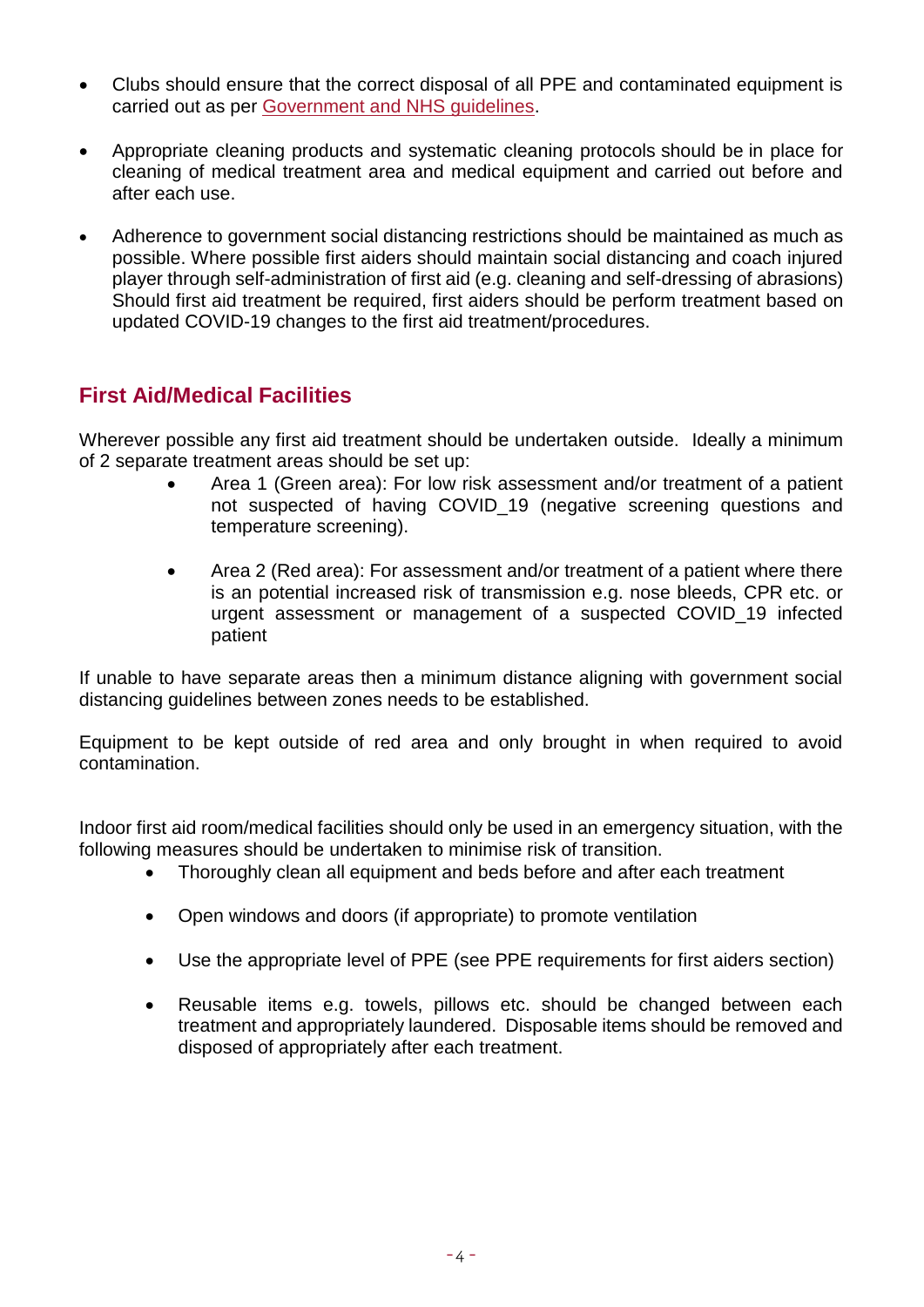#### **First Aid Qualifications**

The Health & Safety Executive (HSE) have agreed an extension on first aid certificates that expired on or after 16 March 2020. This applies to the following qualifications:

- Emergency First Aid in Rugby Union (EFARU)
- Emergency First Aid at Work (EFAW)
- First Aid at Work (FAW)

The extension will run until **30 September 2020**.

Whilst some other first aid course providers have restarted the delivery of courses, due to some of complexities of running courses in clubs, cleaning equipment etc. there is currently no confirmed start date for the restart of the England Rugby Emergency First Aid in Rugby Union course.

Where possible, clubs should utilise first aiders with valid/in date qualifications, however in the case of an emergency, a first aider with a recently lapsed qualification could still provide treatment.

#### **Guidance for first aiders giving treatment**

#### **Be Prepared and keep yourself safe**

- Follow Government and RFU advice, make sure you wash your hands or where this is not possible to use an alcohol gel both before and after treating a player/casualty.
- Wear the appropriate level of PPE (see below)
	- All first aiders should be ready to attend to an incident/injury with Level 1 PPE
	- Level 2 PPE materials only have to be should be easily accessible for the first aider to use if required.

#### **Be aware of the risks to yourself and others**

- Try to assist at a safe distance (i.e. 1m+) from the player/casualty as much as you can and minimise the time you share a breathing zone.
- If they are able, explain to them how they could treat themselves and to do things for you. However, ensuring the player/casualty is treated appropriately should be your first concern.

*Remember the 3P of first aid: Preserve life, prevent worsening, promote recovery.*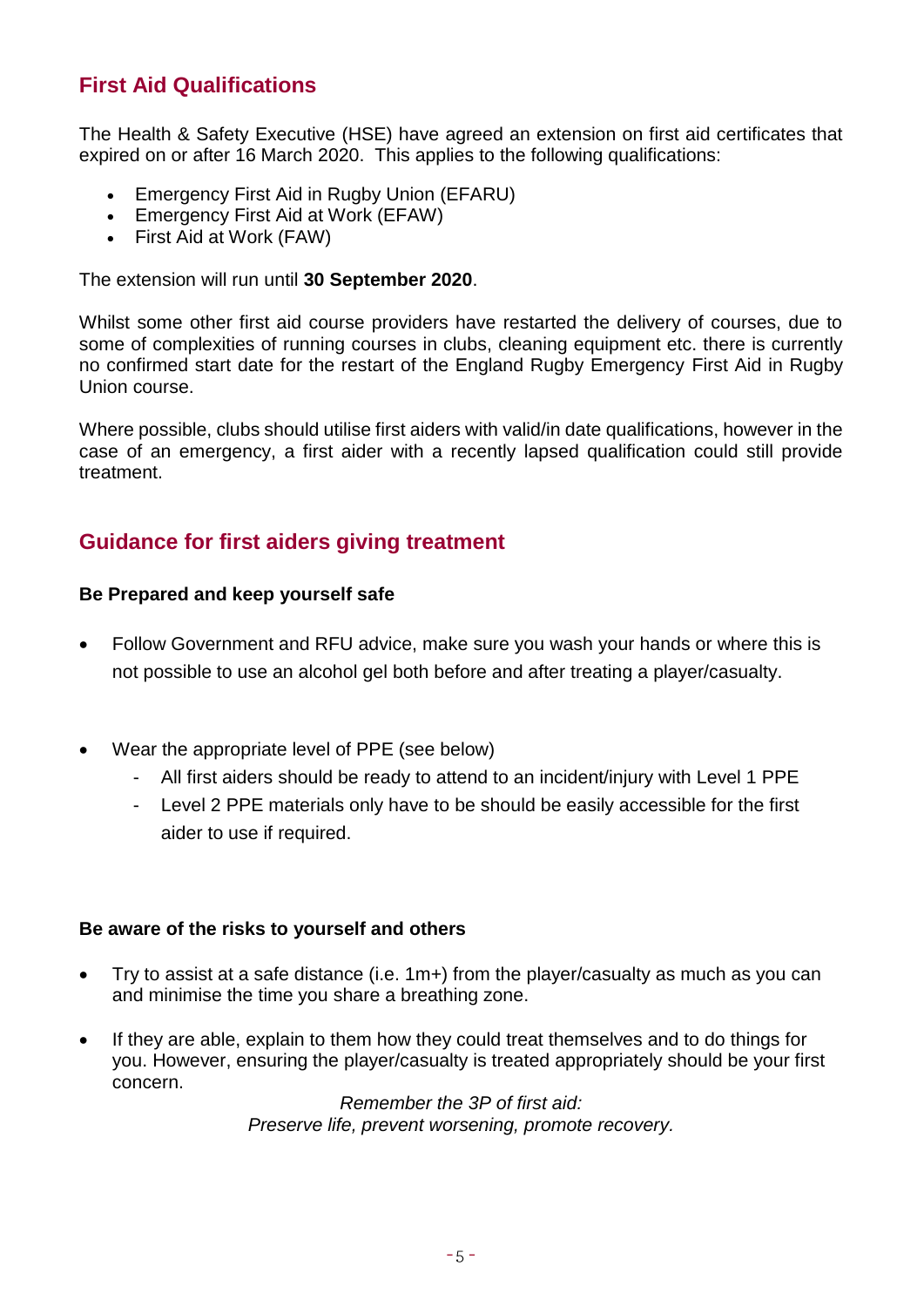- If you have to attend to player/casualty, be aware of the risk of cross contamination especially if you have to get close to the casualty to assess what is wrong or to check their breathing.
	- Avoid close face to face contact
	- Don't cough or sneeze over a casualty when you are treating them.
- Remember general first aid good practice and hygiene:
	- Wear gloves or cover hands when dealing with open wounds
	- Cover cuts and grazes on your hands with waterproof dressing
	- **Dispose of all waste safely**
	- Do not touch any part of a dressing that will come in contact with a wound.
- If you suspect a serious illness or injury **c**all 999 immediately tell the call handler if the patient has any COVID-19 symptoms

In the unlikely event that a first aider has to perform CPR, the following has been recommended by the [Resuscitation Council \(UK\)](https://www.resus.org.uk/covid-19-resources/covid-19-resources-general-public/resuscitation-council-uk-statement-covid-19) as guidance on CPR during the coronavirus.

- Call 999 immediately tell the call handler if the patient has any COVID-19 symptoms
- Ask for help. If a portable defibrillator is available, ask for it
- Before starting CPR, to minimise transmission risk, use a cloth or towel to cover the patient's mouth and nose, while still permitting breathing to restart following successful resuscitation
- Use Level 2 PPE :
- Only deliver CPR by chest compressions and use a defibrillator (if available) **don't** do rescue breaths
- There is a risk that some facial, oral and nasal injuries (e.g. nose bleed) are aerosol generating procedures (AGPs) therefore there could be an increased risk of transmission. Where possible first aiders should encourage the player/casualty to administer treatment on themselves and/or the first aider should only carry out treatment that they are trained to do and feel comfortable undertaking.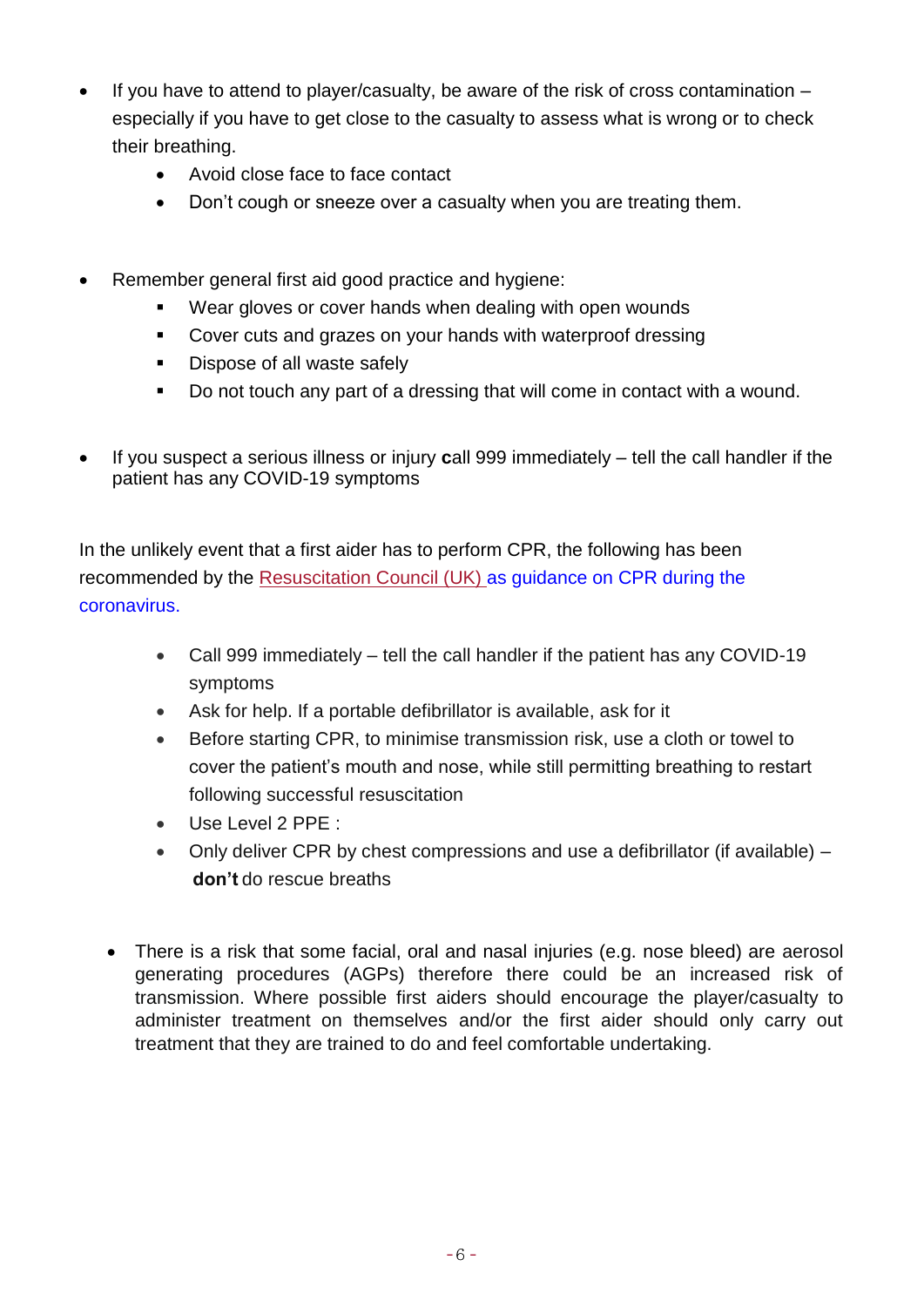## **PPE requirements for first aiders**



|                             |                                                                                                                                                                                   | Fabric /<br><b>Cloth</b><br><b>Mask</b> | <b>Gloves</b>        | <b>Fluid</b><br><b>Resistant</b><br><b>Surgical</b><br><b>Face</b><br><b>Mask</b><br><b>Type IIR</b> | Apron                  | <b>Eye</b><br><b>Protection</b><br>Goggles/<br><b>Face</b><br>Visor* |
|-----------------------------|-----------------------------------------------------------------------------------------------------------------------------------------------------------------------------------|-----------------------------------------|----------------------|------------------------------------------------------------------------------------------------------|------------------------|----------------------------------------------------------------------|
| Non-<br>medical<br>scenario | where social<br>distancing may be<br>breached including at<br>training                                                                                                            | $\blacktriangledown$                    | $\boxed{\mathbf{X}}$ | $\boxed{\mathbf{X}}$                                                                                 | $\boxed{\mathbf{x}}$   | $\vert \mathbf{x} \vert$                                             |
| Level 1                     | Where government<br>advised social<br>distancing may not be<br>maintained at all times                                                                                            | $ \mathbf{x} $                          |                      | Ⅳ                                                                                                    | $\vert\mathbf{x}\vert$ | <u> x</u>                                                            |
| <b>Level 2</b>              | Within 2m of player,<br>which may include<br>face to face contact for<br>assessment and<br>management of all<br>individuals including<br>those who are positive<br>or symptomatic | $\vert\mathbf{x}\vert$                  | $\blacktriangledown$ | $\blacktriangledown$                                                                                 | $\blacktriangledown$   |                                                                      |

**\*** Additional to personal spectacles

\*\*this should be decide as part of a specific risk assessment